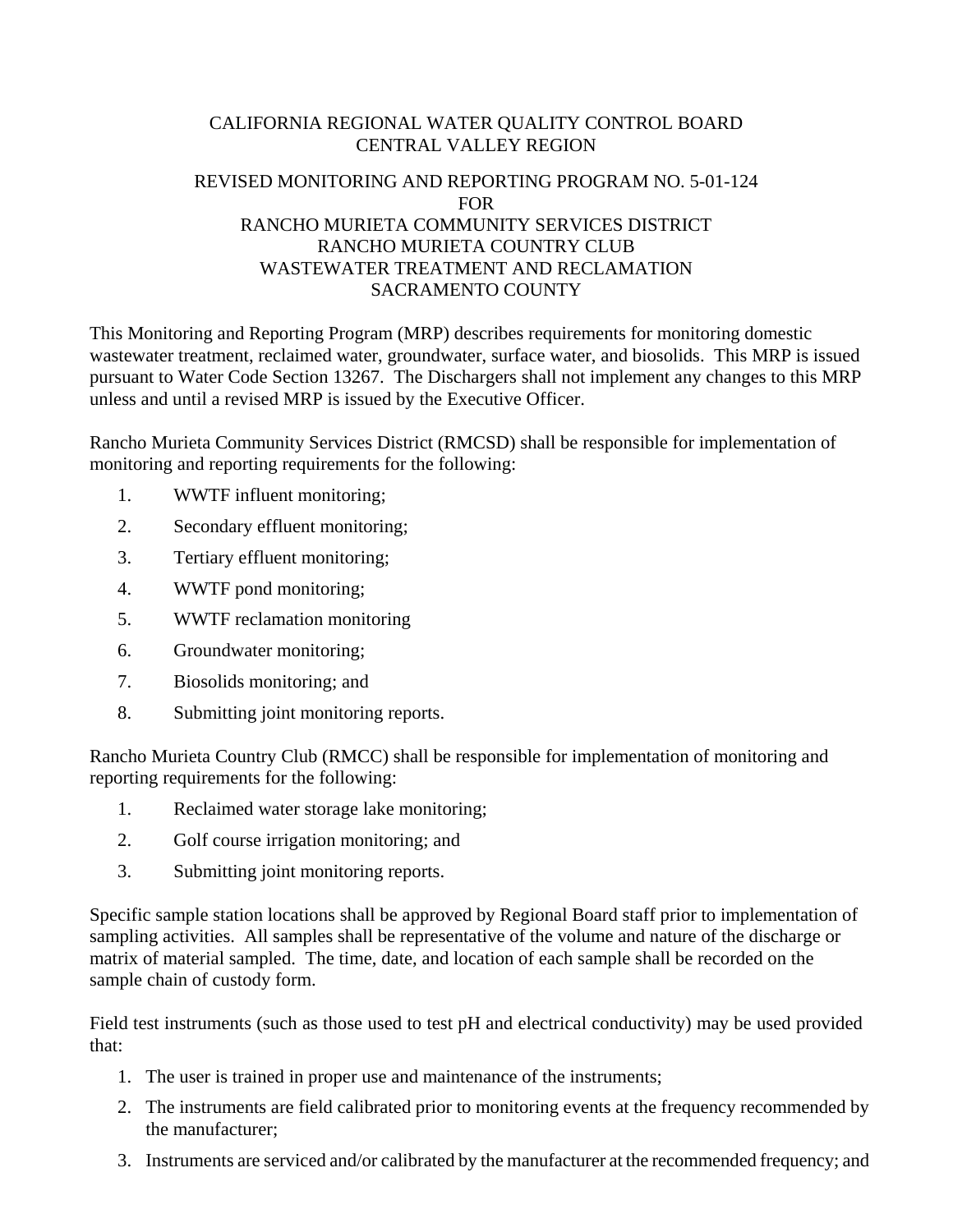4. Field calibration reports are submitted as described in the "Reporting" section of this MRP.

### **WWTF INFLUENT MONITORING**

RMCSD shall monitor influent wastewater in accordance with the following. Samples shall be collected at the same frequency and at approximately the same time as effluent samples and shall be representative of the influent to the first treatment pond. Grab samples are considered adequately composited to represent the influent. Influent monitoring shall include, at a minimum, the following:

| Constituents                  | Units | Type of Sample | Sampling<br>Frequency | Reporting<br>Frequency |
|-------------------------------|-------|----------------|-----------------------|------------------------|
| Flow                          | gpd   | Continuous     | Daily                 | Monthly                |
| BOD <sup>1</sup>              | mg/L  | Grab           | Weekly                | Monthly                |
| <b>Total Suspended Solids</b> | mg/L  | Grab           | Weekly                | Monthly                |

 $1$  Five-day, 20 $^{\circ}$  Celsius biochemical oxygen demand.

### **SECONDARY EFFLUENT MONITORING**

RMCSD shall monitor secondary effluent in accordance with the following. Secondary effluent samples shall be collected downstream from the last wastewater treatment pond prior to discharge to the secondary effluent storage reservoirs. Grab samples are considered adequately composited to represent the secondary effluent. Secondary effluent monitoring shall include, at a minimum, the following:

| Constituents                   | Units   | Type of<br><b>Sample</b> | Sampling<br>Frequency | Reporting<br>Frequency |
|--------------------------------|---------|--------------------------|-----------------------|------------------------|
| <b>BOD</b>                     | mg/L    | Grab                     | Weekly                | Monthly                |
| <b>Total Settleable Solids</b> | mI/L/hr | Grab                     | Weekly                | Monthly                |
| <b>Total Dissolved Solids</b>  | mg/L    | Grab                     | Monthly               | Monthly                |
| Nitrate nitrogen               | mg/L    | Grab                     | Monthly               | Monthly                |
| Ammonia nitrogen               | mg/L    | Grab                     | Monthly               | Monthly                |
| Standard Minerals <sup>1</sup> | mg/L    | Grab                     | Annually              | Annually               |

1 Standard Minerals shall include, at a minimum, the following elements/compounds: pH, boron, bromide, calcium, chloride, fluoride, magnesium, phosphate, potassium, sodium, sulfate, total alkalinity (including alkalinity series), hardness as CaCO<sub>3</sub>, aluminum, arsenic, cadmium, copper, lead, iron, manganese, nickel, and zinc. Analytical methods shall be selected to provide reporting limits below the Water Quality Limit for each constituent.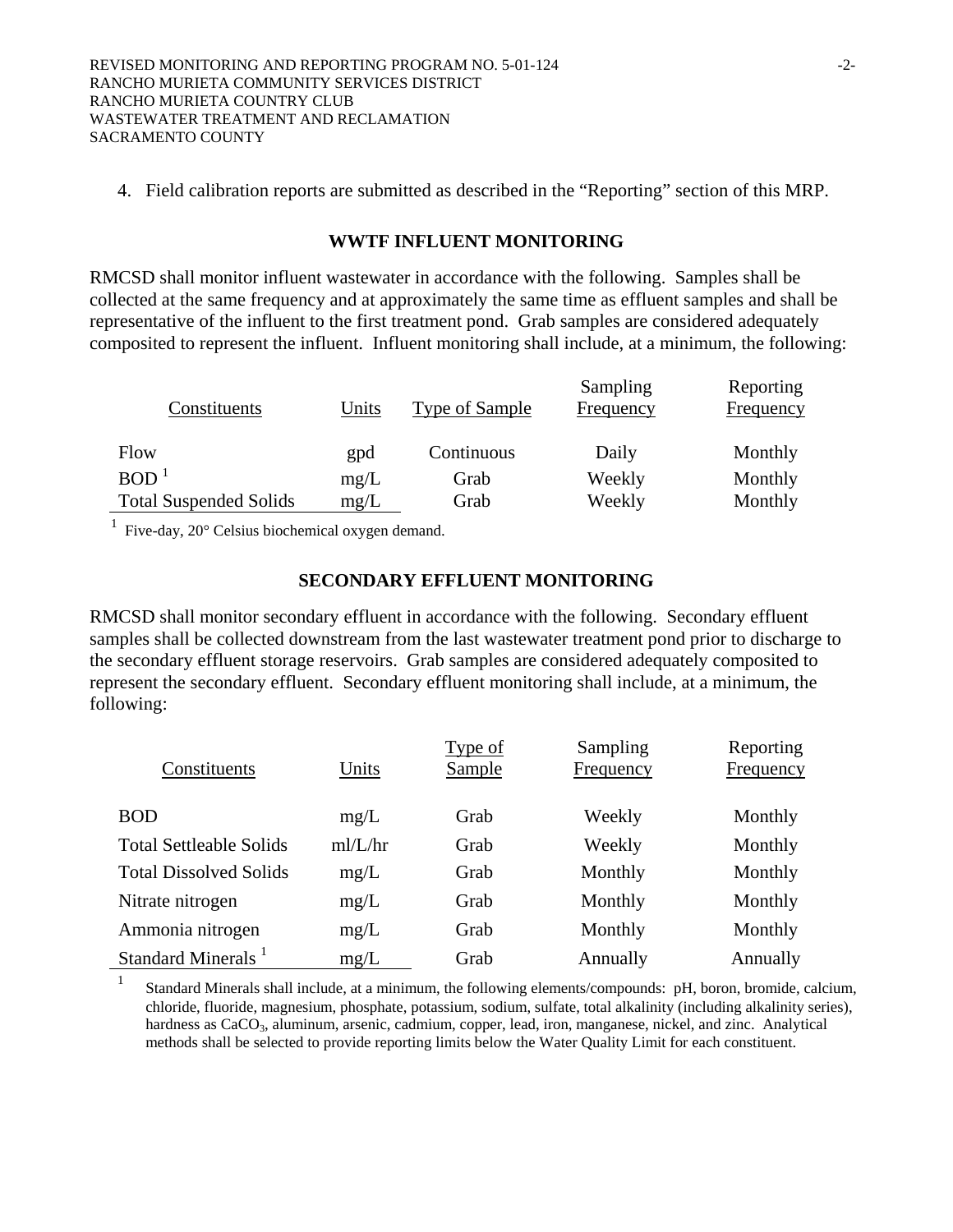### **TERTIARY EFFLUENT MONITORING**

During operation of the tertiary treatment system, RMCSD shall monitor tertiary effluent in accordance with the following. Tertiary effluent samples shall be taken downstream of the concrete lined tertiary effluent equalization basin. Grab samples are considered adequately composited to represent the tertiary effluent. Tertiary effluent monitoring shall include, at a minimum, the following:

| Constituents                          | Units        | <b>Type of Sample</b> | Sampling<br>Frequency | Reporting<br><b>Frequency</b> |
|---------------------------------------|--------------|-----------------------|-----------------------|-------------------------------|
| Flow                                  | gpd          | Continuous            | Daily                 | Monthly                       |
| Turbidity <sup>1</sup>                | <b>NTU</b>   | Continuous            | Daily                 | Monthly $\frac{1}{1}$         |
| <b>Total Chlorine Residual</b>        | mg/L         | Continuous            | Daily                 | Monthly                       |
| Total Coliform Organisms <sup>2</sup> | $MPN/100$ ml | Grab                  | Daily                 | Monthly                       |
| pH                                    | pH units     | Grab                  | Weekly                | Monthly                       |
| <b>Total Dissolved Solids</b>         | mg/L         | Grab                  | Monthly               | Monthly                       |
| Nitrate nitrogen                      | mg/L         | Grab                  | Monthly               | Monthly                       |
| Total Kjeldahl nitrogen               | mg/L         | Grab                  | Monthly               | Monthly                       |

1 For each day, report the minimum and maximum recorded turbidity, the total amount of time that turbidity exceeded 5 NTU, and the total amount of time that turbidity exceeded 10 NTU.

<sup>2</sup> Using a minimum of 15 tubes.

## **WWTF POND MONITORING**

RMCSD shall monitor all ponds at the WWTF in accordance with the following. Samples shall be collected from permanent monitoring locations that will provide samples representative of the wastewater in the aeration ponds, polishing ponds, secondary effluent storage reservoirs, and tertiary effluent equalization basin. Freeboard shall be measured vertically from the water surface to the lowest elevation of pond berm (or spillway/overflow pipe invert), and shall be measured to the nearest 0.10 feet. Pond monitoring shall include, at a minimum, the following:

| Constituent/Paramete          |            |                | Sampling  | Reporting |
|-------------------------------|------------|----------------|-----------|-----------|
|                               | Units      | Type of Sample | Frequency | Frequency |
|                               |            |                |           |           |
| Freeboard                     | $0.1$ Feet | Measurement    | Weekly    | Monthly   |
| Dissolved Oxygen <sup>1</sup> | mg/L       | Grab           | Weekly    | Monthly   |
| pH                            | pH units   | Grab           | Weekly    | Monthly   |

<sup>1</sup> Samples shall be collected opposite each pond inlet at a depth of one foot between 0700 and 0900 hours.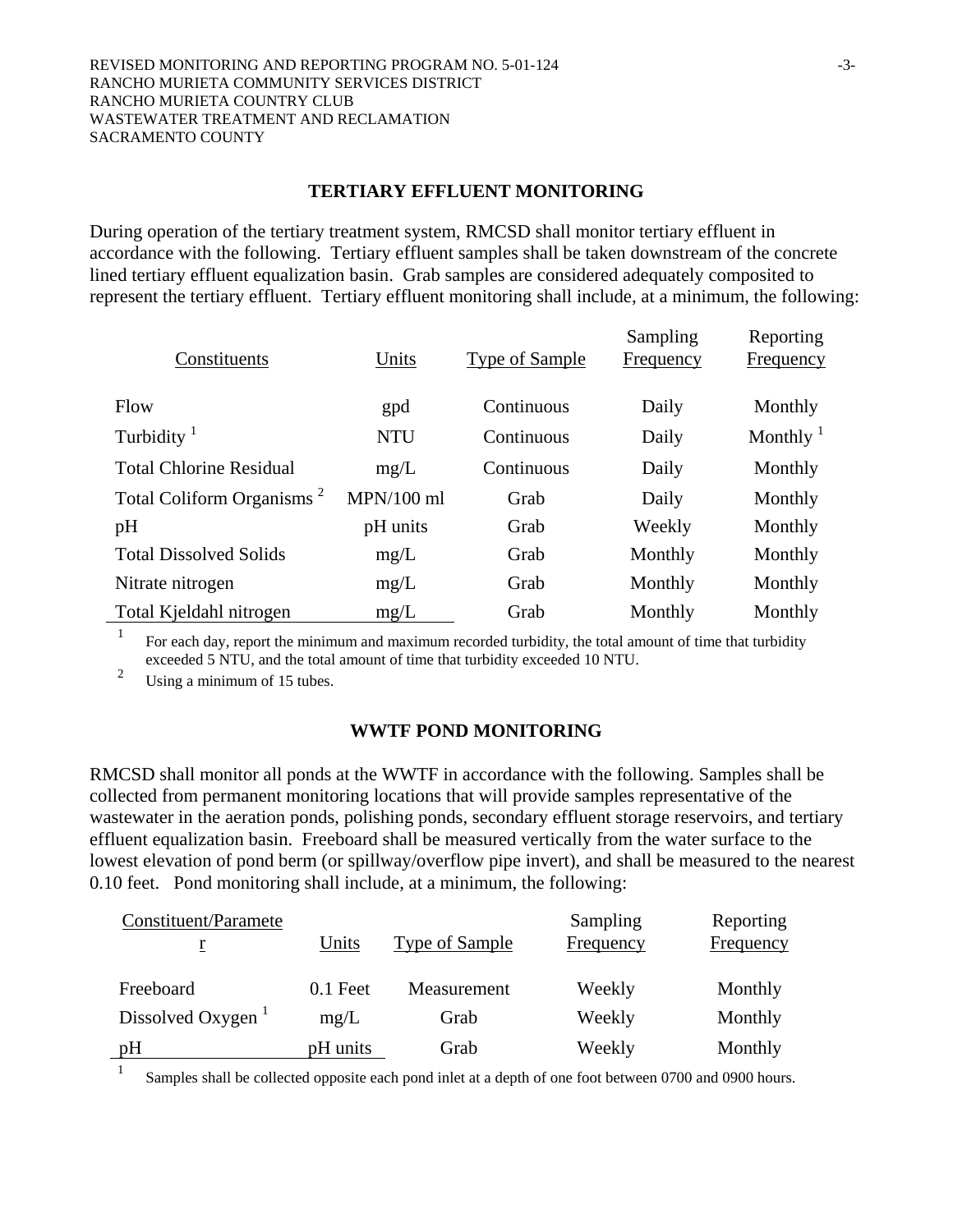## **WWTF RECLAMATION MONITORING**

RMCSD shall monitor reclamation activities at the WWTF in accordance with the following. Reclamation monitoring shall be performed daily and the results shall be included in the monthly monitoring report. Erosion, ground saturation, tailwater runoff, and nuisance conditions shall be noted in the report. Reclaimed water shall also be monitored to determine loading rates at the irrigated areas. Reclamation monitoring shall include the following:

| Constituent                   | Units        | <b>Type of Sample</b> | Sampling<br><b>Frequency</b> | Reporting<br><b>Frequency</b> |
|-------------------------------|--------------|-----------------------|------------------------------|-------------------------------|
| Flow to irrigated areas $1$   | gpd          | Continuous            | Daily                        | Monthly                       |
| Rainfall                      | inches       | Measurement           | Daily                        | Monthly                       |
| Acreage Applied               | acres        | Calculated            | Daily                        | Monthly                       |
| <b>Application Rate</b>       | gal/acre/day | Calculated            | Daily                        | Monthly                       |
| Total Nitrogen <sup>2</sup>   | lbs/month    | Calculated            | Monthly                      | Monthly                       |
| <b>Total Dissolved Solids</b> | lbs/month    | Calculated            | Monthly                      | Monthly                       |

<sup>1</sup> Specific irrigation areas shall be identified.

2 Including chemical fertilizers.

## **GROUNDWATER MONITORING**

Upon adoption of this Revised MRP, RMCSD shall establish a quarterly sampling schedule for groundwater monitoring, with samples obtained approximately every three months. Upon completion of the additional monitoring wells required pursuant to Cease and Desist Order No. R5-2006-0001, RMCSD shall institute **monthly** groundwater sampling for a period of ten consecutive months. Thereafter, the groundwater monitoring frequency shall be **quarterly**. Regardless of the sampling frequency, the reporting frequency shall be quarterly.

This monitoring program applies to all existing monitoring wells. Prior to construction of any additional groundwater monitoring wells, the Discharger shall submit plans and specifications to the Regional Board for review and approval. Once installed, all new monitoring wells shall be added to the MRP, and shall be sampled and analyzed according to the schedule below.

Prior to well purging, groundwater elevations shall be measured. Depth to groundwater shall be measured to the nearest 0.01 feet. Water table elevations shall be calculated and used to determine groundwater gradient and direction of flow. The monitoring wells shall be purged of at least three well volumes or until temperature, pH, and electrical conductivity have stabilized. Samples shall be collected and analyzed using approved EPA methods. Groundwater monitoring shall include, at a minimum, the following: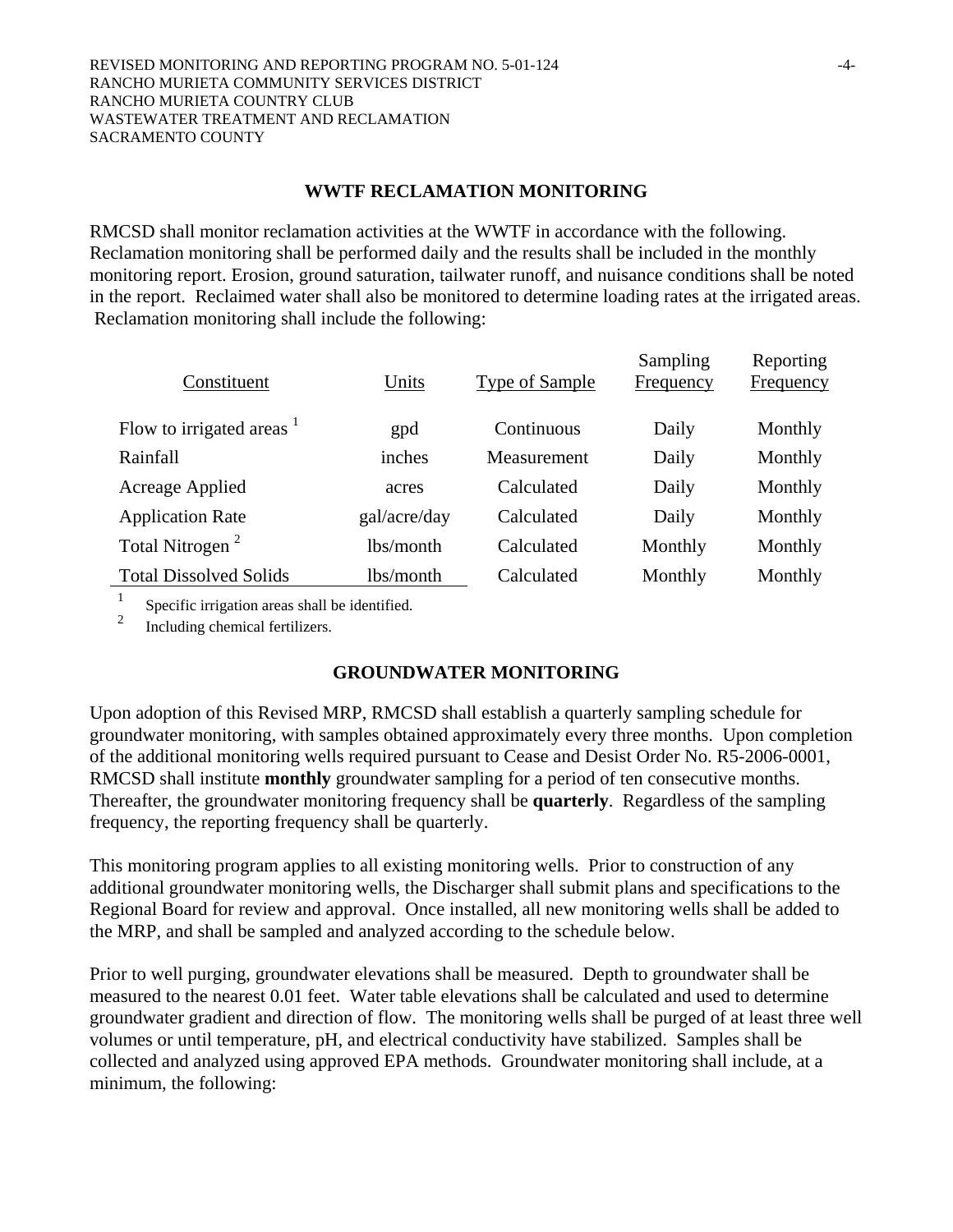#### REVISED MONITORING AND REPORTING PROGRAM NO. 5-01-124  $-5$ -RANCHO MURIETA COMMUNITY SERVICES DISTRICT RANCHO MURIETA COUNTRY CLUB WASTEWATER TREATMENT AND RECLAMATION SACRAMENTO COUNTY

| Constituent                           | Units         | Type of<br>Sample | Sampling and<br>Reporting Frequency <sup>1</sup> |
|---------------------------------------|---------------|-------------------|--------------------------------------------------|
|                                       |               |                   |                                                  |
| Depth to groundwater                  | $0.01$ feet   | Measurement       | Quarterly                                        |
| Groundwater elevation <sup>2</sup>    | $0.01$ feet   | Calculated        | Quarterly                                        |
| Gradient                              | feet/feet     | Calculated        | Quarterly                                        |
| <b>Gradient direction</b>             | Degrees       | Calculated        | Quarterly                                        |
| PH.                                   | pH units      | Grab              | Quarterly                                        |
| <b>Total Dissolved Solids</b>         | mg/L          | Grab              | Quarterly                                        |
| Nitrates nitrogen                     | mg/L          | Grab              | Quarterly                                        |
| Ammonia nitrogen                      | mg/L          | Grab              | Quarterly                                        |
| Total Coliform Organisms <sup>3</sup> | $MPN/100$ ml  | Grab              | Quarterly                                        |
| Standard minerals 4,5                 | mg/L          | Grab              | Quarterly                                        |
| Metals $6,7$                          | ug/L          | Grab              | Quarterly                                        |
| <b>Total Trihalomethanes</b>          | $\text{ug/L}$ | Grab              | Quarterly                                        |

<sup>1</sup> Upon adoption of this Revised MRP, RMCSD shall establish a quarterly sampling schedule for groundwater monitoring. Upon completion of the additional monitoring wells required pursuant to Cease and Desist Order No. R5-2006-0001, RMCSD shall institute monthly groundwater sampling for a period of ten consecutive months. Thereafter, the groundwater monitoring frequency shall be quarterly. Regardless of the sampling frequency, the reporting frequency shall be quarterly.

- 2 Groundwater elevations shall be determined based on depth-to-water measurements using a surveyed measuring point elevation on the well and a surveyed reference elevation.
- 3 Using a minimum of 15 tubes or three dilutions
- 4 Standard Minerals shall include, at a minimum, the following elements/compounds: pH, boron, bromide, calcium, chloride, fluoride, magnesium, phosphate, potassium, sodium, sulfate, total alkalinity (including
- alkalinity series), and hardness as CaCO<sub>3</sub>.<br>
Following ten consecutive months of monthly sampling, the sampling frequency for these constituents shall be annually.
- 6 At a minimum, the following metals shall be included: aluminum, arsenic, cadmium, copper, lead, iron, manganese, nickel, and zinc. Analytical methods shall be selected to provide reporting limits below the Water Quality Limit for each constituent.
- <sup>7</sup> Following ten consecutive months of monthly sampling, monitoring for these constituents is no longer required.

## **BIOSOLIDS MONITORING**

RMCSD shall keep records regarding the quantity of biosolids generated by the treatment processes; any sampling and analytical data; the quantity of biosolids stored on site; and the quantity removed for disposal. The records shall also indicate the steps taken to reduce odor and other nuisance conditions. Records shall be stored onsite and available for review during inspections.

If biosolids are transported off-site for disposal, then RMCSD shall submit records identifying the hauling company, the amount of biosolids transported, the date removed from the facility, the location of disposal, and copies of all analytical data required by the entity accepting the waste. All records shall be submitted as part of the Annual Monitoring Report.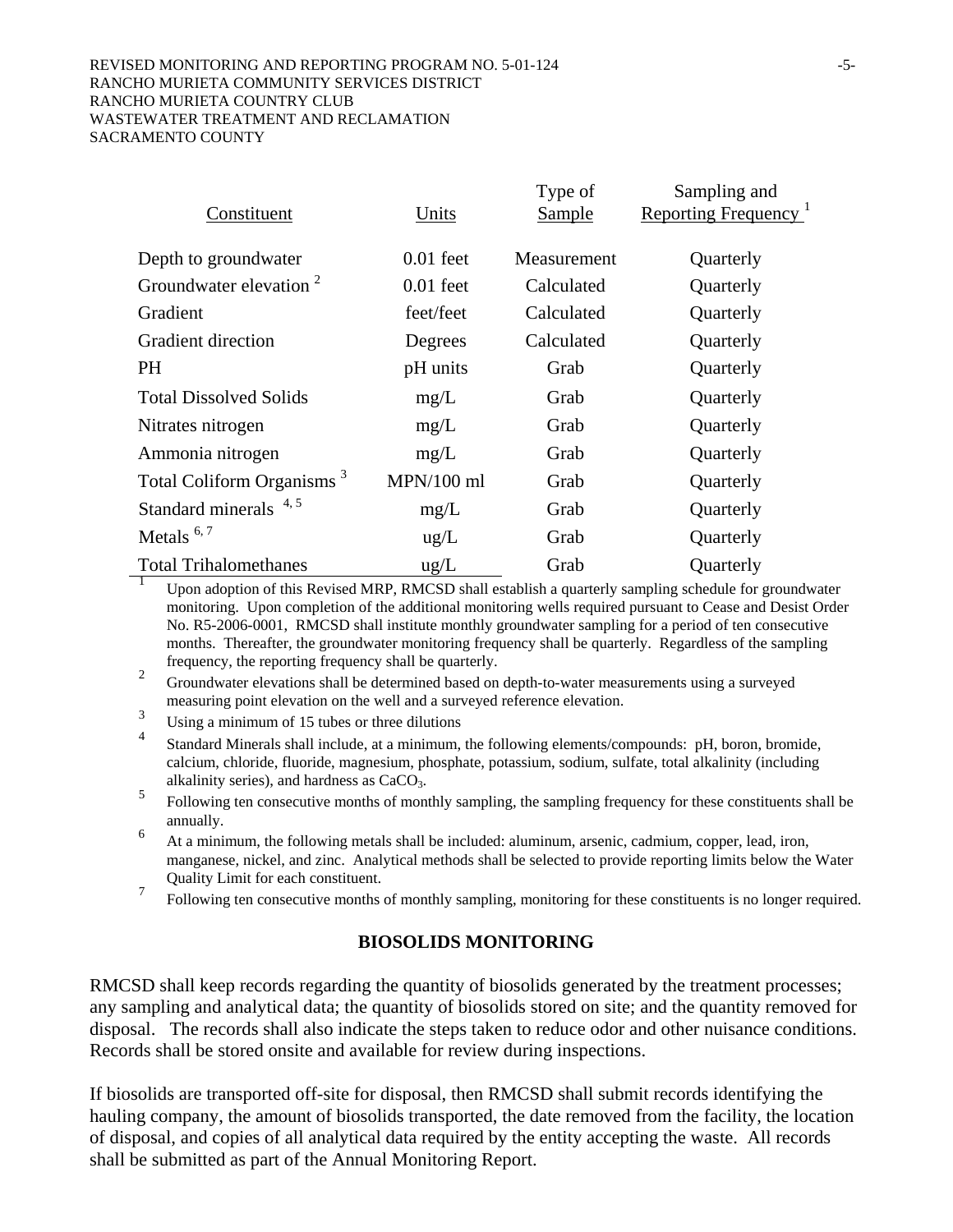### **RECLAIMED WATER STORAGE LAKE MONITORING**

RMCC shall monitor all reclaimed water storage lakes in accordance with the following. Samples shall be collected from permanent monitoring locations that will provide samples representative of the reclaimed water in Bass Lake and Lakes 10, 11, 16, and 17. Freeboard shall be measured vertically from the water surface to the lowest possible point of overflow (or spillway/overflow pipe invert), and shall be measured to the nearest 0.10 feet. Pond monitoring shall include, at a minimum, the following:

| Constituent/Paramete<br>r     | Units    | Type of Sample | Sampling<br>Frequency | Reporting<br>Frequency |
|-------------------------------|----------|----------------|-----------------------|------------------------|
| Freeboard <sup>1</sup>        | Feet     | Measurement    | Weekly                | Monthly                |
| Dissolved Oxygen <sup>2</sup> | mg/L     | Grab           | Weekly                | Monthly                |
| pH                            | pH units | Grab           | Weekly                | Monthly                |
| Odors                         |          | observation    | Daily                 | Monthly                |

<sup>1</sup> For each lake, report each date of overflow.

Samples shall be collected opposite the pond inlet at a depth of one foot between 0700 and 0900 hours.

## **GOLF COURSE RECLAMATION MONITORING**

RMCC shall monitor reclamation activities at both golf courses in accordance with the following. Reclamation monitoring shall be performed daily and the results shall be included in the monthly monitoring report. Erosion, ground saturation, tailwater runoff, reclaimed water storage lake overflows, and nuisance conditions shall be noted in the report. Reclaimed water shall also be monitored to determine loading rates at the golf courses. Reclamation monitoring shall include the following:

| Constituent                                        | Units        | <b>Type of Sample</b> | Sampling<br><b>Frequency</b> | Reporting<br><b>Frequency</b> |
|----------------------------------------------------|--------------|-----------------------|------------------------------|-------------------------------|
| Flow from golf course<br>ponds to irrigation areas | gpd          | Continuous            | Daily                        | Monthly                       |
| Rainfall                                           | Inches       | Measurement           | Daily                        | Monthly                       |
| Acreage Applied <sup>1</sup>                       | acres        | Calculated            | Daily                        | Monthly                       |
| <b>Application Rate</b>                            | gal/acre/day | Calculated            | Daily                        | Monthly                       |
| Total Nitrogen <sup>2</sup>                        | lbs/month    | Calculated            | Monthly                      | Monthly                       |
| <b>Total Dissolved Solids</b>                      | lbs/month    | Calculated            | Monthly                      | Monthly                       |

 $\frac{1}{2}$  Specific irrigation areas shall be identified.

2 Including chemical fertilizers.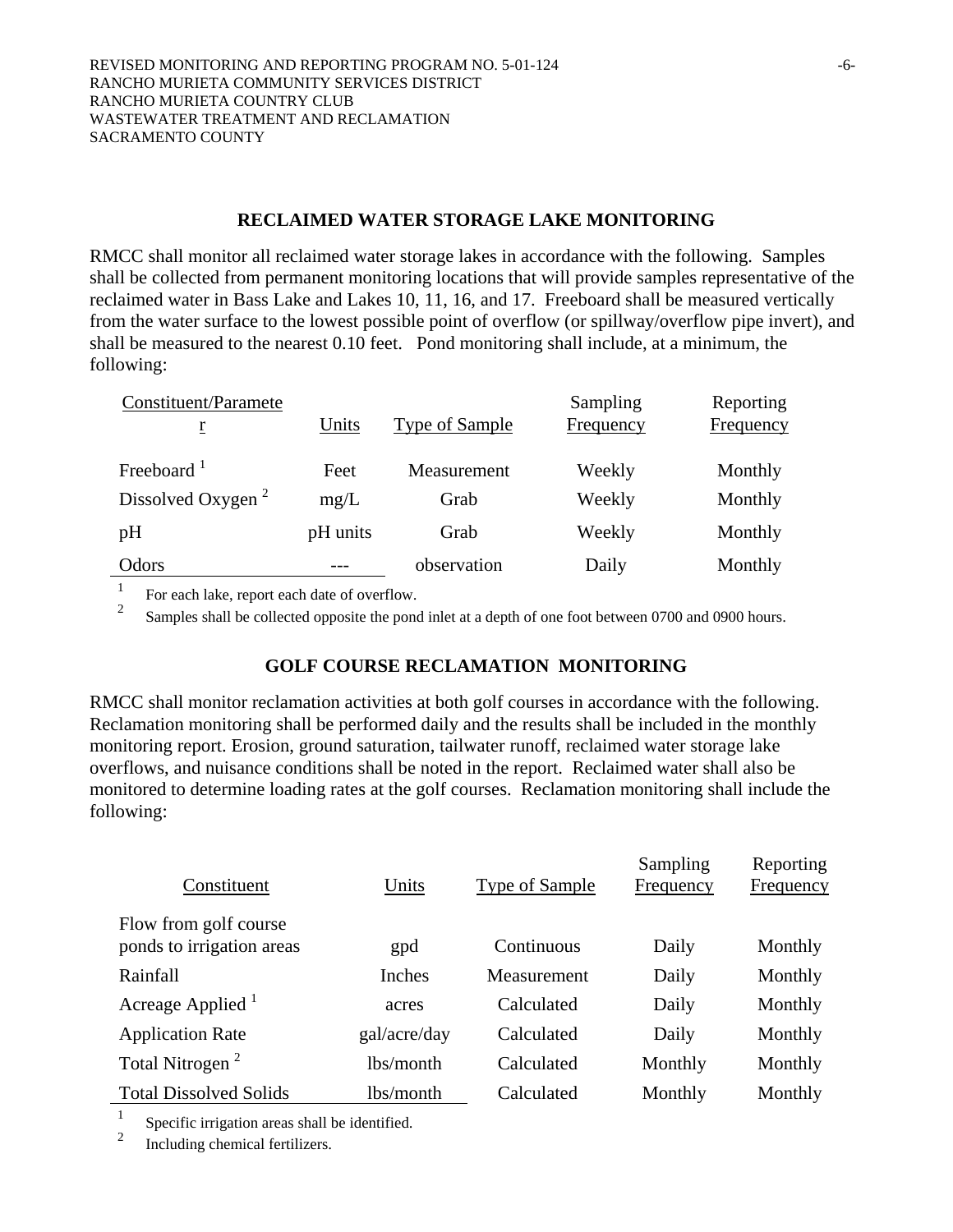## **REPORTING**

In reporting monitoring data, the Dischargers shall arrange the data in tabular form so that the date, sample type (e.g., effluent, pond, etc.), and reported analytical result for each sample are readily discernible. The data shall be summarized in such a manner to clearly illustrate compliance with waste discharge requirements and spatial or temporal trends, as applicable. The results of any monitoring done more frequently than required at the locations specified in the Monitoring and Reporting Program shall be reported to the Regional Board.

As required by the California Business and Professions Code Sections 6735, 7835, and 7835.1, all Groundwater Monitoring Reports shall be prepared under the direct supervision of a registered Professional Engineer or Geologist and signed by the registered professional.

## **A. Monthly Monitoring Reports**

Monthly reports shall be submitted to the Regional Board on the **1st day of the second month following sampling** (i.e. the January Report is due by 1 March). RMCSD and RMCC shall submit combined monthly monitoring reports. Such reports shall bear the certification and signature of designated representatives of both RMCSD and RMCC. At a minimum, the monthly monitoring reports shall include:

- 1. Results of the following monitoring conducted by RMCSD:
	- a. Influent monitoring;
	- b. Secondary effluent monitoring;
	- c. Tertiary effluent monitoring;
	- d. WWTF pond monitoring;
	- e. WWTF reclamation monitoring
	- f. Groundwater monitoring; and
	- g. Biosolids monitoring.
- 2. Results of the following monitoring conducted by RMCC:
	- a. Reclaimed water storage lake monitoring; and
	- b. Golf course irrigation monitoring.
- 3. A comparison of monitoring data to the discharge specifications and an explanation of any violation of those requirements. Data shall be presented in tabular format.
- 4. If requested by staff, copies of laboratory analytical report(s).

## **B. Quarterly Monitoring Reports**

After completion of the monthly groundwater monitoring period specified above, RMCSD shall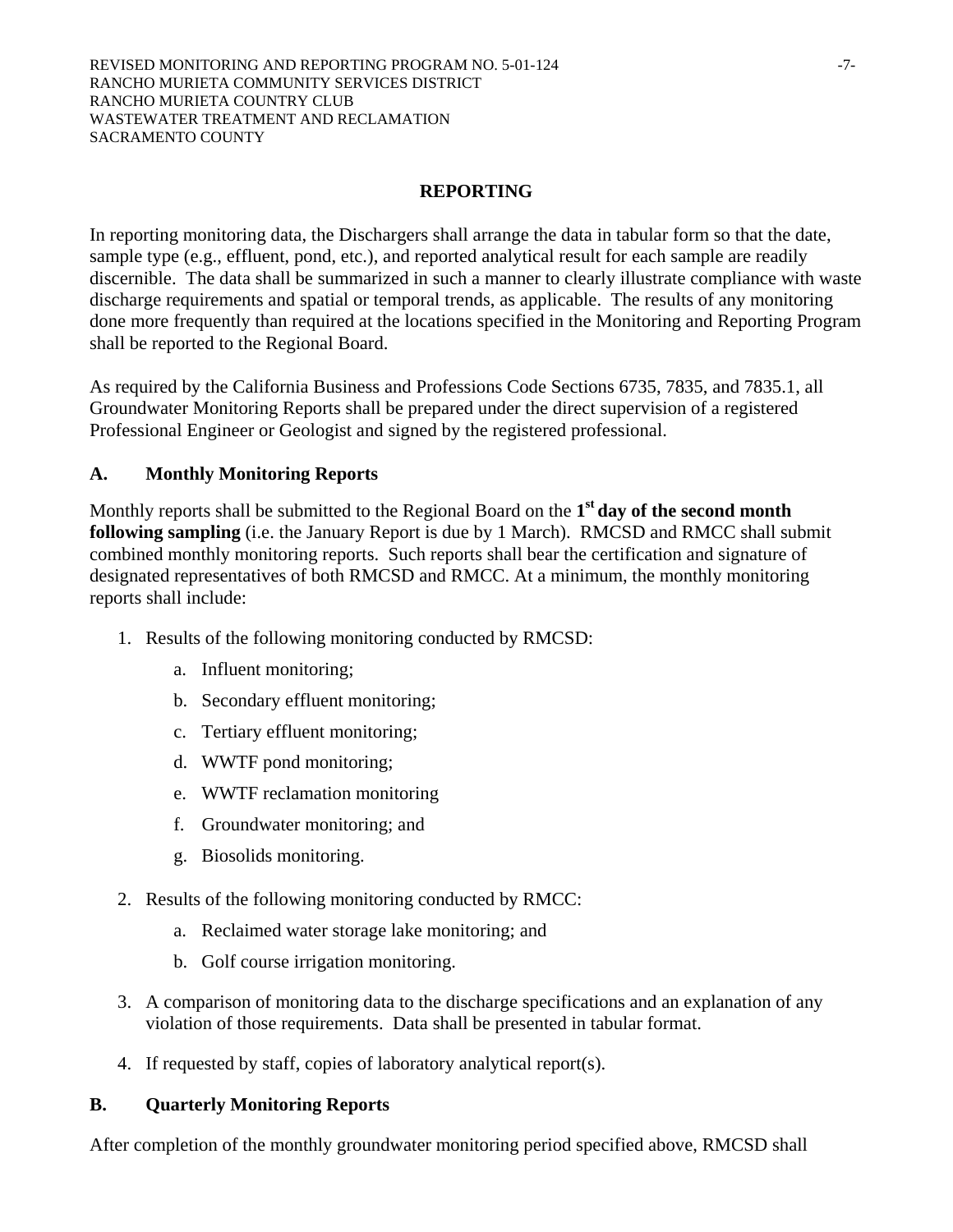establish a quarterly sampling schedule for groundwater monitoring such that samples are obtained approximately every three months. Regardless of the groundwater sampling frequency, RMCSD shall submit quarterly monitoring reports to the Regional Board by the 1<sup>st</sup> day of the second month after **the quarter** (i.e. the January-March quarter is due by May  $1<sup>st</sup>$ ) each year. The Quarterly Monitoring Report shall include the following:

- 1. Results of groundwater monitoring;
- 2. A narrative description of all preparatory, monitoring, sampling, and analytical testing activities for the groundwater monitoring. The narrative shall be sufficiently detailed to verify compliance with the WDRs, this MRP, and the Standard Provisions and Reporting Requirements. The narrative shall be supported by field logs for each well documenting depth to groundwater; parameters measured before, during, and after purging; method of purging; calculation of casing volume; and total volume of water purged;
- 3. Calculation of groundwater elevations, an assessment of groundwater flow direction and gradient on the date of measurement, comparison of previous flow direction and gradient data, and discussion of seasonal trends, if any;
- 4. A narrative discussion of the analytical results for all groundwater locations monitored including spatial and temporal tends, with reference to summary data tables, graphs, and appended analytical reports (as applicable);
- 5. A comparison of monitoring data to the groundwater limitations and an explanation of any violation of those requirements;
- 6. Summary data tables of historical and current water table elevations and analytical results;
- 7. A scaled map showing relevant structures and features of the facility, the locations of monitoring wells and any other sampling stations, and groundwater elevation contours referenced to mean sea level datum;
- 8. Copies of laboratory analytical report(s) for groundwater monitoring.

## **C. Annual Report**

An Annual Report shall be prepared as the fourth quarter monitoring report. The Annual Report shall include all monitoring data required in the monthly/quarterly schedule. The Annual Report shall be submitted to the Regional Board by **1 February** each year. In addition to the data normally presented, the Annual Report shall include the following:

- 1. The contents of the regular quarterly monitoring report for the last quarter of the year.
- 2. Analytical results for all annual monitoring.
- 3. If requested by staff, tabular and graphical summaries of all data collected during the year;
- 4. An evaluation of the performance of the WWTF which demonstrates the facility's ability to